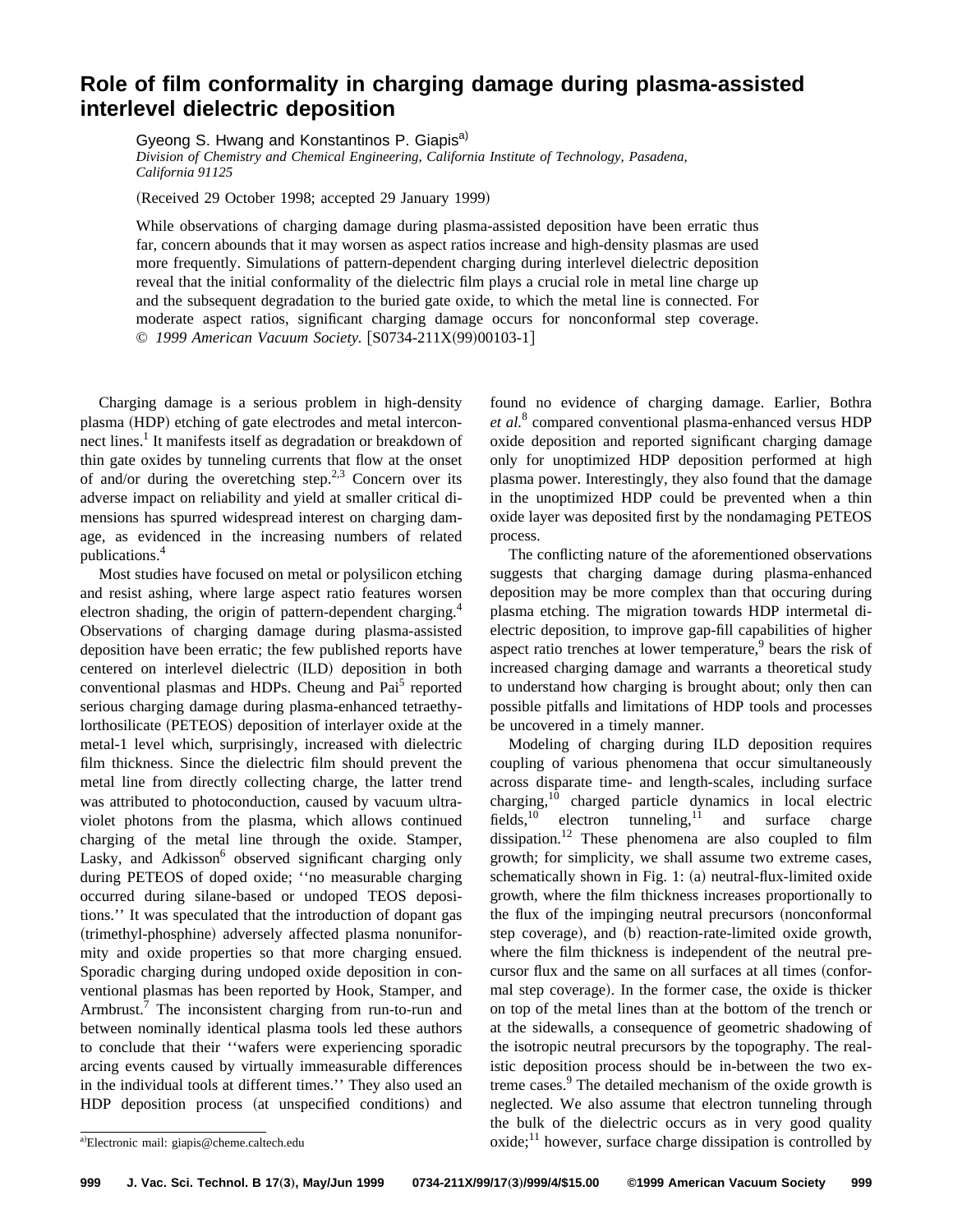

FIG. 1. Profiles of the deposited oxide by the two models considered:  $(a)$ neutral-flux-limited growth (nonconformal), and (b) reaction-rate-limited growth (conformal). Most of the charging damage occurs before the oxide grows to the thickness shown.

a threshold electric field,  $\tilde{E}_s$ , for subsurface conduction or surface discharging, $12$  which depends on dielectric quality and surface adsorbates.<sup>13</sup> Photoconduction is neglected.

A cross-section of the structure to be simulated is depicted in Fig. 2. Metal lines of square cross-section  $(0.3\times0.3)$  $\mu$ m<sup>2</sup>) extend in the direction perpendicular to the figure to a length such that the ratio of the area of the metal line (footprint) to the area of the gate oxide is  $20\,000:1$  (antenna area ratio). The trenches are 0.3  $\mu$ m wide (aspect ratio=1.0). The gate oxide thickness is taken to be 4.0 nm. The substrate is assumed to be grounded. Typical parameters for HDP are considered: low pressure  $(<10$  mTorr), electron temperature=4 V, ion temperature=0.5 V, no applied radio frequency bias. Since we are interested in revealing the mechanism of charging damage, we shall assume a relatively high electron density of  $5 \times 10^{12}$  cm<sup>-3</sup>; the results will be approximately valid for lower plasma densities  $(e.g., 5)$  $\times 10^{11}$  cm<sup>-3</sup>), provided the antenna area ratio is increased by the same factor  $(e.g., 200 000:1)$ . The surface discharge threshold is set at 1.0  $MV/cm$ ;<sup>14</sup> charge is allowed to dissipate freely along the surface in the direction of decreasing potential whenever the surface electric field exceeds the threshold value. As the deposition time is increased, the dielectric film thickness on the top surface and the sidewalls changes according to the two simple models described earlier. Monte Carlo based charging calculations, described in detail elsewhere, $10$  are performed anew for each thickness considered.

The steady-state charging potential distribution around each metal line reveals the perturbation in the local ion dynamics occurring because of surface charging. Gradients on this potential surface are a measure of the electric field that influences ion motion. Figure 3 compares such distributions for nonconformal and conformal deposition, when the top film is 15 nm thick. For nonconformal step coverage  $[Fig.$  $3(a)$ , the potential of the metal line is positive at 6.4 V; the potential distribution peaks *near* the sidewall foot at about 10



FIG. 2. Schematic of the structure considered and the simulation domain.



FIG. 3. Three-dimensional charging potential distributions around the metal line for oxide growth with  $(a)$  nonconformal and  $(b)$  conformal step coverage, when the top oxide thickness is 15.0 nm. The arrows show the direction of ions as they approach the potential surface. The axes are defined in Fig. 2.

V while a negative potential  $(-2 V)$  is visible at the upper sidewalls. For conformal step coverage  $|Fig. 3(b)|$ , the metal line potential is almost zero; the potential distribution peaks *at* the sidewall foot at about 12 V while a slightly negative potential is apparent (as dips) at the upper sidewalls. The metal line potential develops as a result of a complex balance between tunneling currents through the film at the top and the sidewalls, surface currents along the sidewall and the bottom surface, and electron tunneling through the buried gate oxide. Electron shading is responsible for the negative charge at the upper sidewalls.<sup>4</sup> The negative potential deflects incident ions towards the sidewall, leading to positive charging along the lower sidewall, where the nonconformal film is thinner. Thus, tunneling currents may still flow to the metal line through that location, even when the top oxide is thick enough to stop tunneling through the top. The resulting potential increase is limited by electron tunneling from the substrate through the gate oxide. When the dielectric film is uniform (at  $15 \text{ nm}$ ), tunneling at the lower part of the sidewalls ceases and the metal line potential is no longer affected. Note that charging along the oxide surface is now controlled solely by surface currents.

The variation in the metal line potentials during interlevel oxide deposition is shown in Fig.  $4(a)$  for both conformal and nonconformal step coverage. The results are plotted as a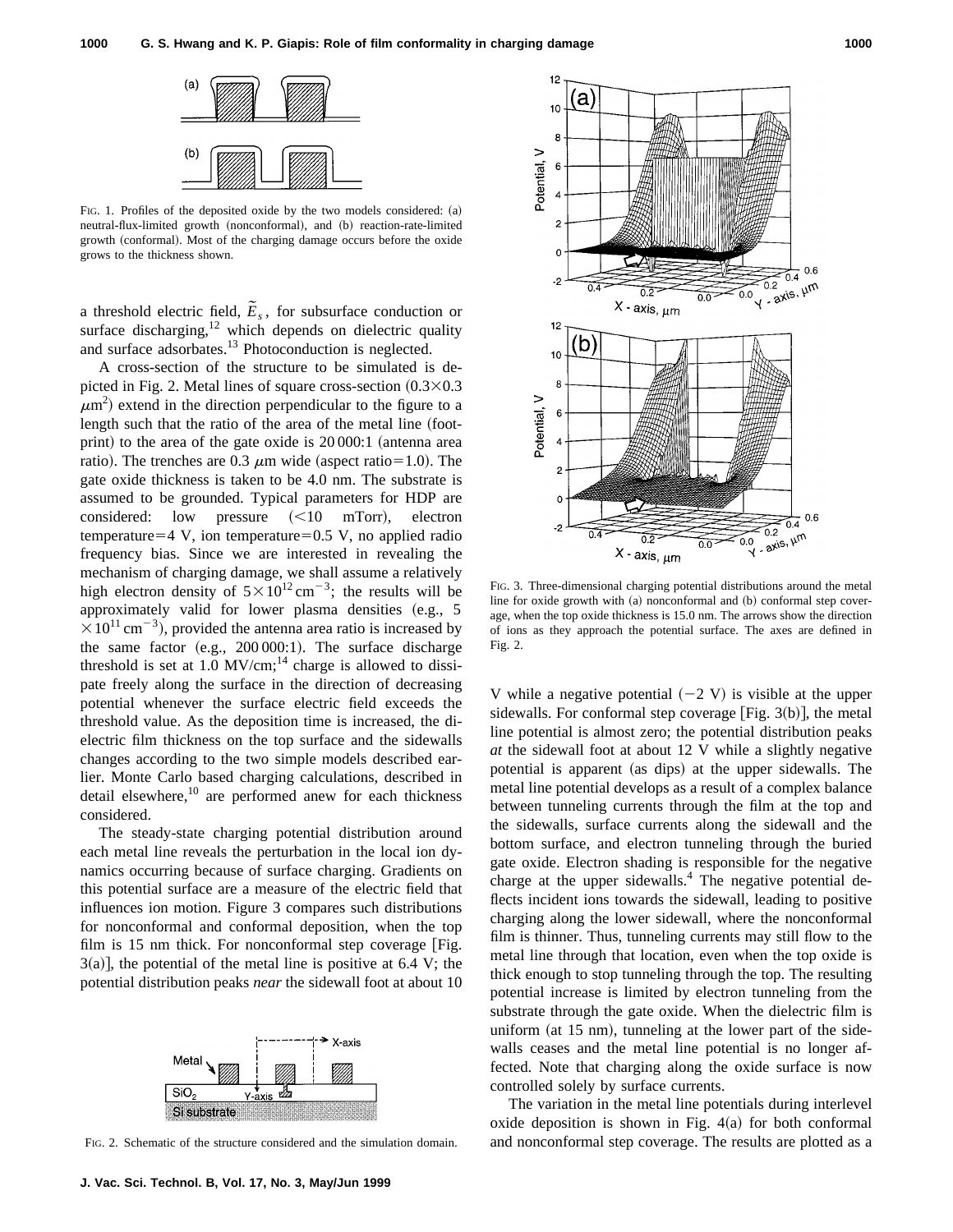

FIG. 4. (a) Charging potential of the metal line and (b) tunneling current density through the underlying gate oxide, as a function of the top oxide thickness (a measure of deposition time) for conformal (filled circles) and nonconformal (open circles) oxide growth.

function of top oxide thickness (a measure of deposition time). In both cases, the line potential first increases with oxide thickness, reaches a maximum, and then decreases. However, two important differences exist:  $(1)$  the magnitude of the potential maximum is larger in the case of nonuniform thickness oxide, and  $(2)$  the potential decreases a lot faster in the case of conformal oxide. When the oxide deposited on the metal surfaces is very thin, tunneling currents flow readily from all sides maintaining a low line potential. As the oxide thickness increases, tunneling becomes more difficult requiring larger potential differences to commence. Such differences build up at the lower part of the sidewall (positive potential) because electron shading prevents neutralization; the top surface is readily accessible by electrons which help maintain a low potential there. Thus, tunneling can still take place through the sidewalls but not through the top surface; as a result, the metal line potential increases until enough electrons are supplied from the substrate to establish current balance to the metal line. In nonconformal deposition, the oxide film is thinner at the lower part of the sidewalls, permitting larger tunneling currents to the metal line, which cause the line potential to increase until electron tunneling from the substrate forces a new dynamic current balance. The increased thickness of the oxide at the upper part of the sidewalls allows formation of a more negative potential there, which is responsible for the increase in the positive potential near the sidewall foot, as more ions are deflected. Since the oxide deposition rate is smaller at the lower part of the sidewalls, tunneling currents will flow longer there; thus, the metal line potential will decrease much slower than when the oxide is growing conformally.

Since the tunneling current through the 4.0 nm gate oxide depends exponentially on the metal line voltage, these observations suggest that the probability for oxide degradation due to large tunneling currents sustained over a longer period of time will be dramatically increased for nonconformal films. The steady-state tunneling current  $(J_{in})$  through the gate oxide is plotted in Fig.  $4(b)$  as a function of the top oxide thickness. Not only are the tunneling currents larger for the nonconformal deposition, but they also reach values suggestive of catastrophic failure,<sup>15</sup> e.g., 36 A/cm<sup>2</sup> when the top oxide is 13.5 nm thick! Moreover, the tunneling current decreases very slowly for thicker oxides, an indication that cumulative damage will be severe. When the film is deposited conformally, the calculated peak tunneling current occurs for a 6-nm-thick top oxide and is orders of magnitude smaller at  $0.12$  A/cm<sup>2</sup>! The current decreases exponentially for thicker oxides; thus, the reduction in charging damage should be impressive. These results reveal the importance of achieving conformal step coverage in the initial stages of the deposition.

Charging damage is also affected by the quality of the deposited oxide. The assumption that its bulk dielectric properties are identical to those of perfect thermal oxide is rather simplistic. Defects in the oxide could allow bulk conduction at lower surface potentials; then, thicker oxides would be required to observe a behavior similar to that described. Even in this case, a nonconformal oxide will result in more charging damage as the oxide will still be thinner at the lower part of the sidewall near the potential maximum. The dielectric quality also influences the ability to sustain electric fields along the surface and, thus, charge buildup and dissipation. If surface discharging contributes to charge dissipation, it may be influenced by plasma radiation and/or surface adsorbates,<sup>13</sup> which depend on plasma parameters, chamber condition, and feedstock. Such dependencies may account for variability in charging damage from run-to-run or in otherwise identical tools.

In summary, simulations of pattern-dependent charging during ILD deposition in HDPs predict significant damage to underlying gate oxides, brought about by an imbalance in tunneling currents to the metal line when the dielectric film grows nonconformally. Conformal step coverage during the early stages of dielectric deposition was found to be crucial for reduced charging potentials. The increase in trench aspect ratio, as the metal lines are brought closer together for denser integrated circuits, is expected to worsen ILD conformality and charging damage. The results suggest that charging from dielectric deposition may become a more serious problem than charging from etching. From this perspective, future materials proposed for ILD replacement must meet film conformality and charge leakage requirements more stringent than previously thought.